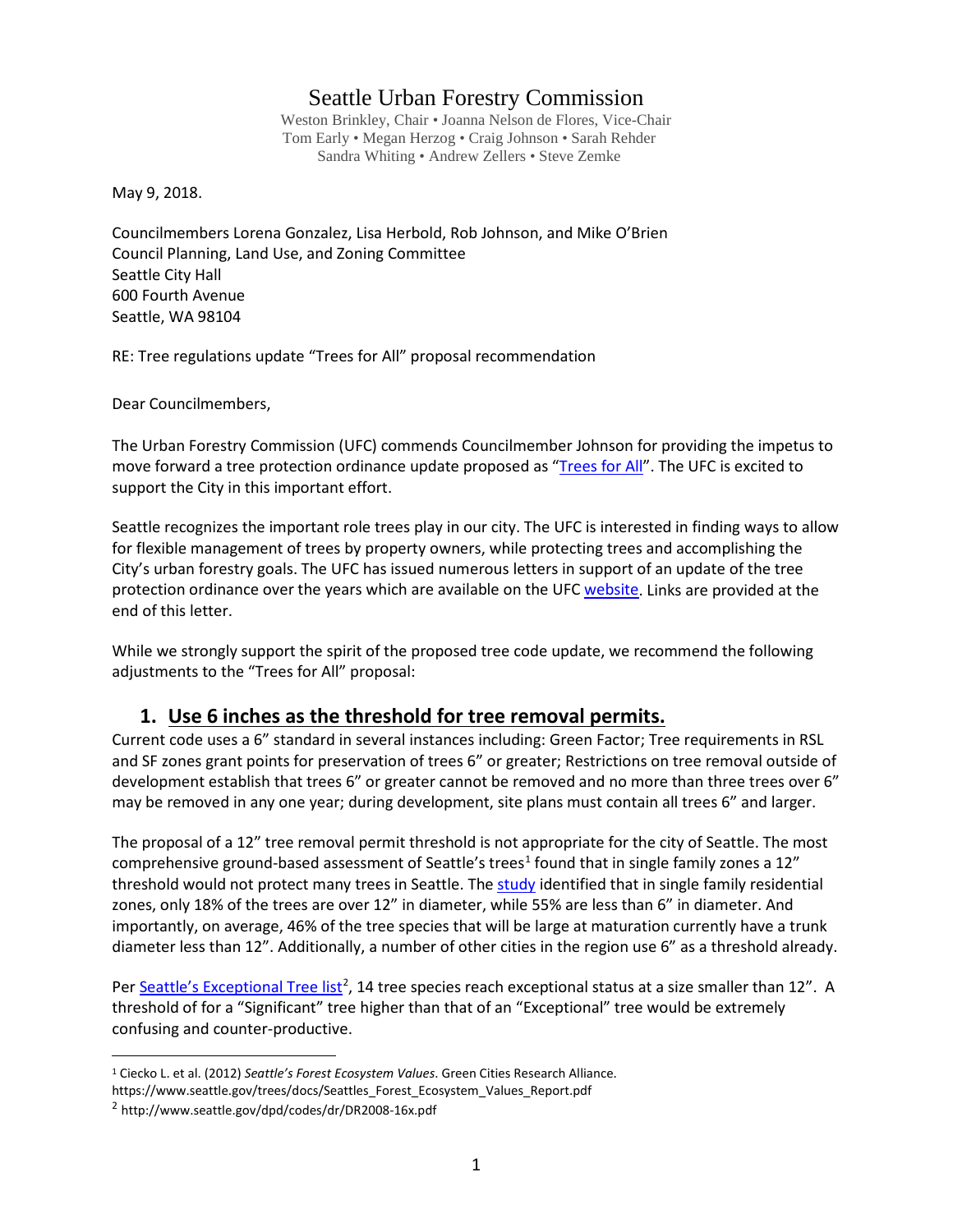# **2. Tree offset payments should be made only when trees cannot be preserved or replaced on site.**

CM Johnson's proposal uses the term tree offset, the UFC recommends changing it to mitigation fees or mitigation payments. Trees take a lifetime of care and maintenance to grow. Please structure the mitigation portion of the process such that removal of trees is the action of last resort. Preservation of existing trees has a much more significant impact on our ability to grow our canopy than planting new trees. Existing trees provide value now, not just in the future.

During development, to help monitor and replace equivalently-sized trees for canopy lost, require that an urban tree assessment be done by a certified arborist – basically a tree survey detailing the impact of the development on the urban forest canopy and trees on site and a replacement plan prior to issuing a construction permit.

# 3. **Ensure that the tree removal mitigation fund can accept fines, donations, and grants in addition to mitigation payments.**

The establishment of a separate tree fund through the implementation of a permit system provides a unique opportunity for supporting increased canopy. A separate fund for mitigation payments as well as outside funding would simplify and increase support for urban forestry administratively and for public understanding.

### 4. **Remove the tree protection exemptions for small lots.**

The majority of Seattle's private property land is divided into small lots. In fact, approximately 40% of the city's lots are less than 5,000 square feet in size<sup>[3](#page-1-0)</sup>. Exempting these properties from the program may be a key factor in Seattle's current canopy loss and will undermine the goals and effectiveness of the "Trees for All" proposal. This exemption would add to the confusion by property owners as to whether the ordinance applies to a particular property and has been used by developers who subdivide a lot to avoid compliance with the current ordinance.

### **5. Require that tree care service providers meet certain qualifications and be registered with the City.**

The proposal doesn't address tree care which is an important aspect of maintaining canopy. Ensuring that our urban forest grows and thrives will require knowledgeable professionals implementing tree care.

# 6. **Consider methodologies for calculating necessary replacement trees that align with a net increase in canopy.**

In order to meet the City's 30% canopy cover goal, we need to establish policies that result in a net increase in canopy over time. Replacement tree requirements therefore should be calculated such that what is planted will result in a net increase in canopy over time, as replacement trees mature, and to discourage tree removal. To help monitor and replace equivalently-sized trees, require that an urban tree assessment be done by a certified arborist.

<span id="page-1-0"></span><sup>&</sup>lt;sup>3</sup> King County Department of Assessments, File "Parcels", Date Extracted 5/4/18.

http://info.kingcounty.gov/assessor/DataDownload/default.aspx